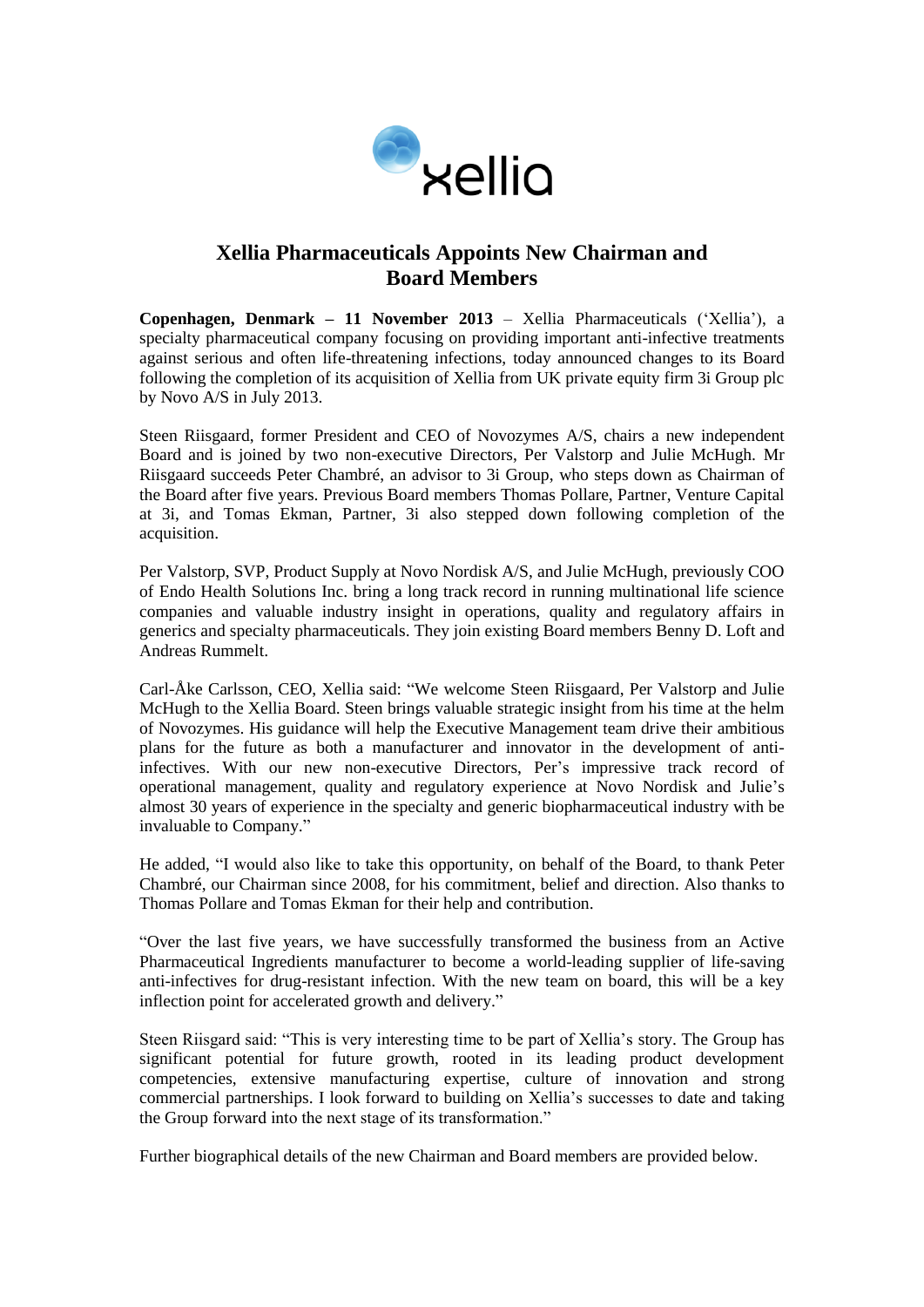### **Steen Riisgaard, Chairman**

Steen Riisgaard is the former CEO and President of Novozymes A/S, the world's largest producer of industrial enzymes, leading the company from its spin out from Novo Nordisk A/S in 2000 to 2013. Previous to this, he headed the enzyme business at Novo Nordisk A/S and held a number of senior R&D management positions at Novo Industri A/S including Director of the Detergent Enzyme division and Enzyme Process Research. Steen is Chairman of the Boards of Rockwool International A/S, ALK-Abelló A/S and Cowi Holding A/S and a member of the Boards of CAT Science Park A/S and Novo A/S. He is also Chairman of the Board of WWF (World Wildlife Fund) Denmark. Steen Riisgaard has an MSc in Microbiology from the University of Copenhagen.

## **Per Valstorp, Non-Executive Director**

In addition to his role as SVP, Product Supply at Novo Nordisk A/S, Per Valstorp also serves as member of Senior Management Board of the company. He has been with Novo Nordisk since 1987 holding a number of senior positions including VP for IT, President of the Medical Systems Division and Corporate Vice-President for Health Care Quality and Regulatory Affairs. Per is Chairman of the Board of FeF Chemical A/S and a member of the Boards of DBI Plastics A/S, Mejerigården A/S, Novo Nordisk IT A/S and NNE Pharmaplan A/S. Per is also a Member in EUDP Board, Danish Ministry of Climate, Energy and Building. Prior to Novo Nordisk, he was Associate Professor in Mathematical Statistics & Operational Research at the Technical University of Denmark where he also has an MSc in Operational Research & Planning.

## **Julie McHugh, Non-Executive Director**

Julie McHugh has a track record that spans 27 years in the biopharmaceutical industry. Most recently, she was the COO at Endo Health Solutions, Inc., with responsibilities for both the specialty and generic pharmaceuticals businesses. Previous to this Julie was CEO of Nora Therapeutics Inc., a clinical stage company developing novel therapies for the treatment of infertility disorders, and Company Group Chairman of Johnson & Johnson's Worldwide Virology Business Unit. Julie has been President of Centocor, Inc., a Johnson & Johnson subsidiary and was responsible for the product development and commercialization of REMICADE®, a breakthrough therapeutic for Chrohn's disease, rheumatoid arthritis and other autoimmune disorders. Julie currently serves on the Viropharm, Inc. Board of Directors and the Board of Visitors for the Smeal College of Business at the Pennsylvania State University, US.

- Ends -

**For more information, please contact:**

**Xellia Pharmaceuticals** Carl-Åke Carlsson, CEO Tel: +45 32 64 55 00

**Instinctif Partners (media relations)**  Melanie Toyne Sewell / Jen Lewis Tel: +44 (0) 20 7457 2029 / +44 (0)1260 296 505 Email: [xellia@instinctif.com](mailto:xellia@instinctif.com)